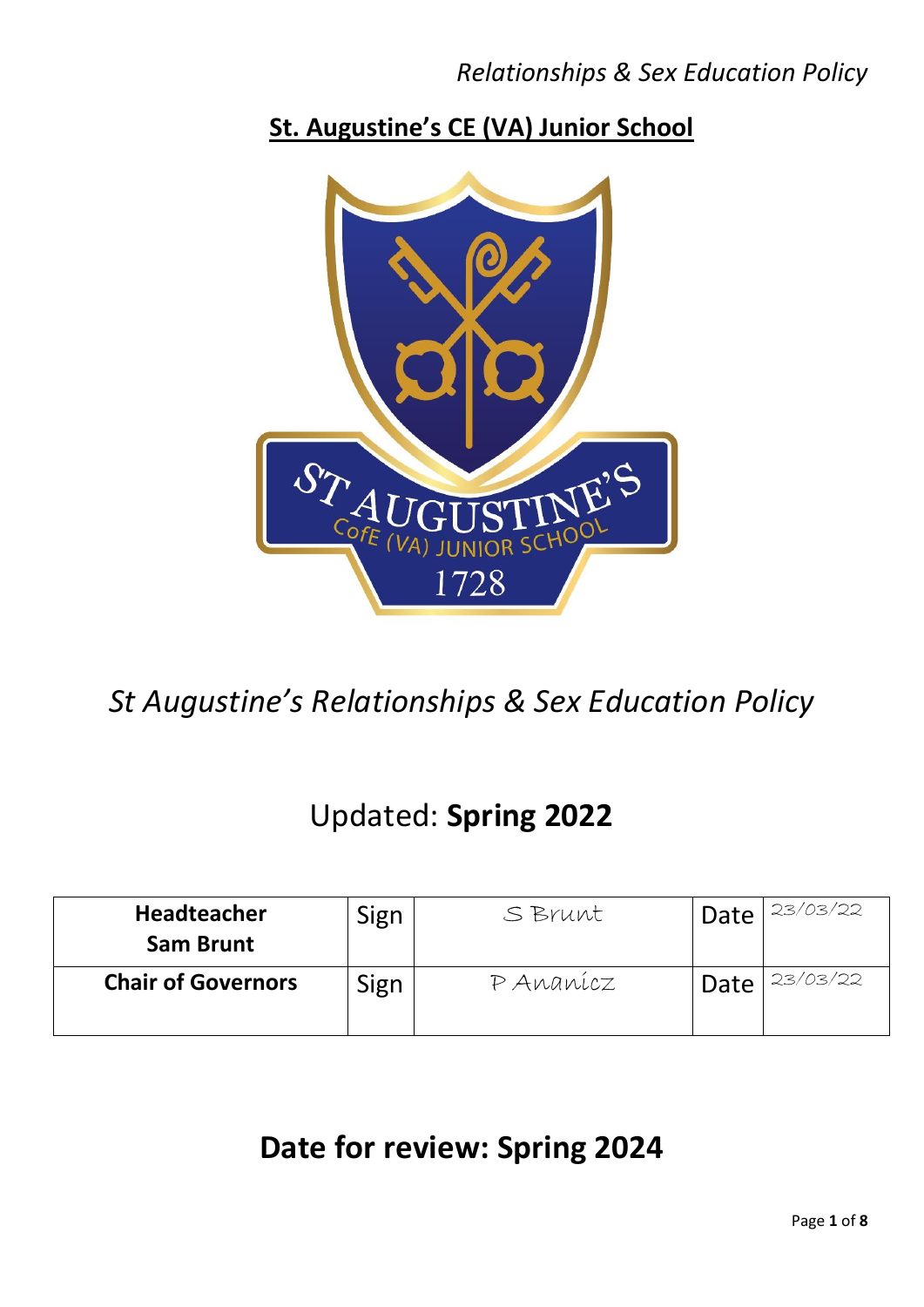#### *Relationship Education in our School*

We believe Relationships Education is learning about emotional, social and physical aspects of our lives, about ourselves and our relationships. It enables pupils to develop essential life skills for building and maintaining positive, enjoyable, respectful and non-exploitative relationships. It equips pupils with information and the skills they need to understand about themselves, their peers and people they meet in the wider community. It explores risks, choices, rights, responsibilities and attitudes. It will help pupils to develop skills to keep themselves and others safer, physically and emotionally, both on and off line. Relationships Education enables pupils to explore their own attitudes and those of others respectfully. Relationships Education makes a major contribution to fulfilling our school's vision, which is **'to be guided by God's wisdom, to embrace challenge and strive to achieve our best, enjoying all that we do together'**. The Relationship and Sex Education Policy will be sensitive towards the established morals and values of the entire major world religions and philosophies with an emphasis on the Christian nature of the school. The Relationship and Sex Education Policy will be complementary with the Collective Worship Policy of the school and the Christian Ethos of the school.

#### *Relationship & Sex Education Programme*

Governors and teaching staff will take particular care to ensure that the teaching materials used will be of a very high quality and that the aspects of the topics covered will be appropriate to the needs and ages of the pupils at St Augustine's within the context of moral considerations and the values of family life. At St Augustine's, our PSHE teaching, planning and resources are taken and adapted from Cambridgeshire's Primary Personal and Development Programme.

#### *Safeguarding*

We understand the importance of high quality Relationships Education as we fulfil our statutory safeguarding duties. Relationship Education enables pupils to understand about mutual, consensual and reciprocated relationships in all their forms. Whether the children are learning about friendships, families, relationships in school or the wider community, they will be developing essential skills which underpin their ability to recognise abusive relationships. Teaching about 'Family and Friends' and 'Anti-bullying' enables us to fulfil our statutory duty to prevent 'peer-on-peer' abuse. In the case of RSE and Personal Safety, we recognise that effective teaching may alert children to what is appropriate and inappropriate behaviour (including inappropriate sexual behaviour) and that there is an increased possibility that a disclosure relating to abuse may be made. Relationships & Sex Education enable us as a school to fulfil our duty to recognise and report abuse. All staff are aware of the Safeguarding and Child Protection procedures and will report disclosures or concerns to the Designated Safeguarding Lead (DSL) immediately.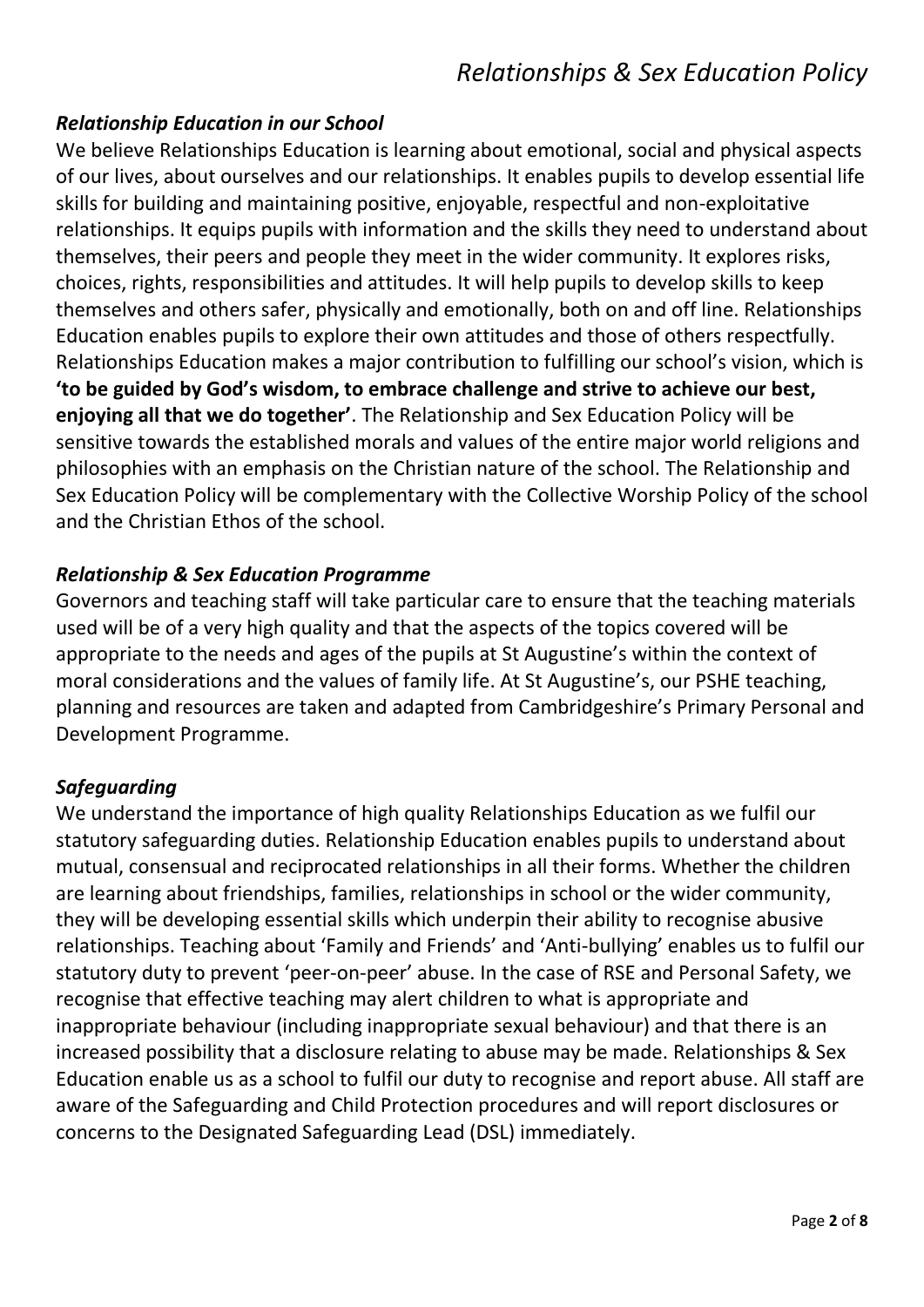#### *Intent*

Through the continuous delivery of Relationships Education during PSHE lessons, we intend to further our school's aims of providing a curriculum which is relevant to the needs of pupils, both now and in the future. It will enable pupils to develop knowledge, skills and attitudes which enhance their personal development and wellbeing. This will have a direct, positive effect on their progress and achievement in school. We intend to focus on the fundamental building blocks and characteristics of positive relationships, with particular reference to friendships, family relationships and relationships with other children including adults. This will start with pupils being taught what a relationship is, what a friendship is, what family means and who the people are that can support them.

#### *Implementation*

Our RSE curriculum has been developed from the 'Relationships Education, Relationships and Sex Education (RSE) and Health Education statutory guidance (DfE)' and in consultation with stakeholders for the school, including staff, pupils, governors and parent/carers, who have taken into account the context of our school.

Using the Cambridgeshire's Primary Personal and Development Programme, we ensure that all statutory elements of Relationships Education is taught. Through the long term coverage for each year group, elements of Relationship Education is taught during the course of the year.

|                   | <b>AUTUMN1</b>          | <b>AUTUMN 2</b>             | SPRING <sub>1</sub>     | SPRING <sub>2</sub>                   | SUMMER <sub>1</sub>          | SUMMER 2                  |
|-------------------|-------------------------|-----------------------------|-------------------------|---------------------------------------|------------------------------|---------------------------|
|                   |                         |                             |                         |                                       |                              |                           |
| YEAR 3            | Beginning &             | <b>Family &amp; Friends</b> | <b>Working Together</b> | Sex &                                 | <b>Managing Safety &amp;</b> | <b>Healthy Lifestyles</b> |
|                   | Belonging               | Anti-Bullying               | Financial               | Relationships                         | <b>Risk</b>                  |                           |
|                   |                         |                             | Capability              |                                       | E Safety                     |                           |
|                   | <b>AUTUMN1</b>          | <b>AUTUMN 2</b>             | SPRING <sub>1</sub>     | SPRING 2                              | SUMMER <sub>1</sub>          | SUMMER 2                  |
| YEAR 4            | Rights, Rules &         | <b>My Emotions</b>          | Diversity &             | Sex &                                 | <b>Personal Safety</b>       | <b>Managing Change</b>    |
|                   | <b>Responsibilities</b> | <b>Anti-Bullying</b>        | Communities             | <b>Relationships</b><br>Education     | <b>Drug Education</b>        |                           |
|                   |                         |                             |                         |                                       |                              |                           |
|                   |                         |                             |                         |                                       |                              |                           |
|                   | <b>AUTUMN1</b>          | <b>AUTUMN2</b>              | SPRING <sub>1</sub>     | SPRING <sub>2</sub>                   | SUMMER <sub>1</sub>          | SUMMER 2                  |
| YEAR 5            | <b>Beginning &amp;</b>  | <b>Family &amp; Friends</b> | <b>Working Together</b> | Sex &                                 | <b>Managing Risk</b>         | <b>Healthy Lifestyles</b> |
|                   | Belonging               |                             |                         | Relationships                         |                              |                           |
|                   |                         | <b>Anti-Bullying</b>        | Financial<br>Capability |                                       | E-Safety                     |                           |
|                   | <b>AUTUMN1</b>          | <b>AUTUMN 2</b>             | SPRING <sub>1</sub>     | SPRING <sub>2</sub>                   | SUMMER <sub>1</sub>          | SUMMER 2                  |
| YFAR <sub>6</sub> | Rights, Rules &         | <b>My Emotions</b>          | Diversity &             | Sex &                                 | <b>Personal Safety</b>       | <b>Managing Change</b>    |
|                   | <b>Responsibilities</b> |                             | Communities             | Relationships                         |                              |                           |
|                   |                         | Anti-Bullying               |                         | <b>Education</b><br><b>Body Image</b> | <b>Drug Education</b>        |                           |

#### ST AUGUSTINE'S PSHE LONG TERM COVERAGE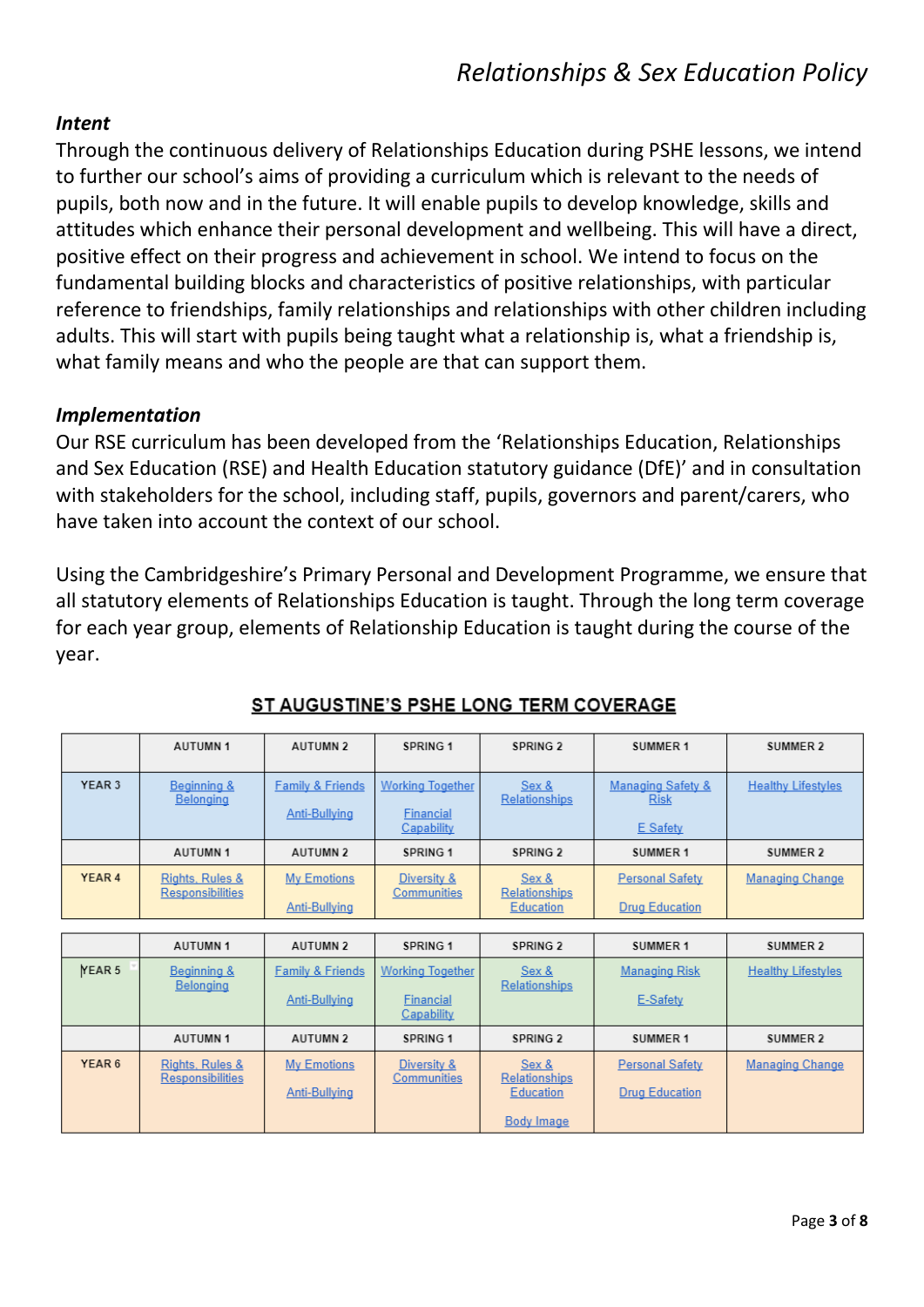#### *By the end of Primary School, the pupils at St Augustine's should know,*

#### *Families and people who care for me*

- That families are important for children growing up because they can give love, security and stability
- The characteristics of healthy family life, commitment to each other, including in times of difficulty, protection and care for children and other family members, the importance of spending time together and sharing each other's lives
- That others' families, either in school or in the wider world, sometimes look different to their family, but that they should respect those differences and know that other children's families are also characterised by love and care
- That stable, caring relationships, which may be of different types, are at the heart of happy families, and are important for children's security as they grow up
- That marriage represents a formal and legally recognised commitment of two people to each other which is intended to be lifelong
- How to recognise if family relationships are making them feel unhappy or unsafe, and how to seek help or advice from others if needed

#### *Caring friendships*

- How important friendships are in making us feel happy and secure, and how people choose and make friends
- The characteristics of friendships, including mutual respect, honesty, trustworthiness, loyalty, kindness, generosity, sharing interests and experiences and support with problems and difficulties
- That healthy friendships are positive and welcoming towards others, and do not make others feel lonely or excluded
- That most friendships have ups and downs, and that these can often be worked through so that the friendship is repaired or even strengthened, and that resorting to violence is never right
- How to recognise who to trust and who not to trust, how to judge when a friendship is making them feel unhappy or uncomfortable, managing conflict, how to managing these situations and how to seek help or advice from others if needed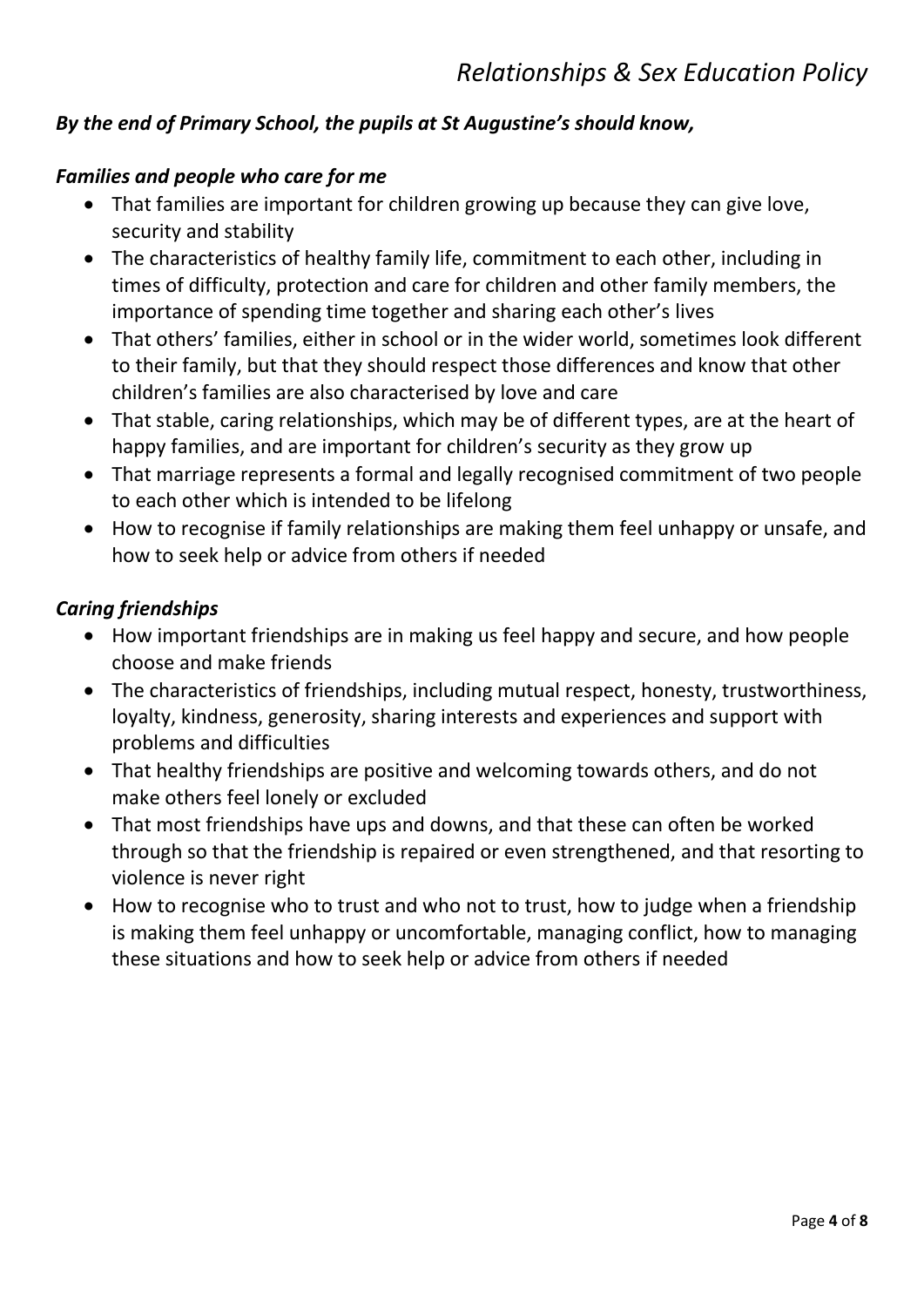#### *Online relationships*

- That people sometimes behave differently online, including by pretending to be someone they're not
- That the same principles apply to online relationships as face-to-face relationships, including the importance of respect for other online (even when we're anonymous)
- The rules and principles for keeping safe online, how to recognise risks, harmful content and contact, and how to report them
- How to critically consider their online friendships and sources of information, including awareness of the risks associated with people they've never met
- How information and data is shared and used online

#### *Respectful relationships*

- The importance of respecting others, even when they're very different from them (for example, physically, in character, personality or backgrounds), or make different choices or have different preferences or beliefs
- Practical steps they can take in a range of different contexts to improve or support respectful relationships
- The conventions of courtesy and manners
- The importance of self-respect and how this links to their own happiness
- That in school and in the wider world they can expect to be treated with respect by others, and that in turn they should show respect to others, including those in positions of authority
- About different types of bullying (including cyberbullying), the impact of bullying, responsibilities of bystanders (primarily reporting bullying to an adult) and how to get help
- What a stereotype is, and how stereotypes can be unfair, negative or destructive
- The importance of permission-seeking and giving in relationships with friends, peers and adults

#### *Being safe*

- What sorts of boundaries are appropriate in friendships with peers and others (including in a digital context)
- About the concept of privacy and the implications of it for both children and adults (including that it's not always right to keep secrets if they relate to being safe)
- That each person's body belongs to them, and the differences between appropriate and inappropriate/unsafe physical and other contact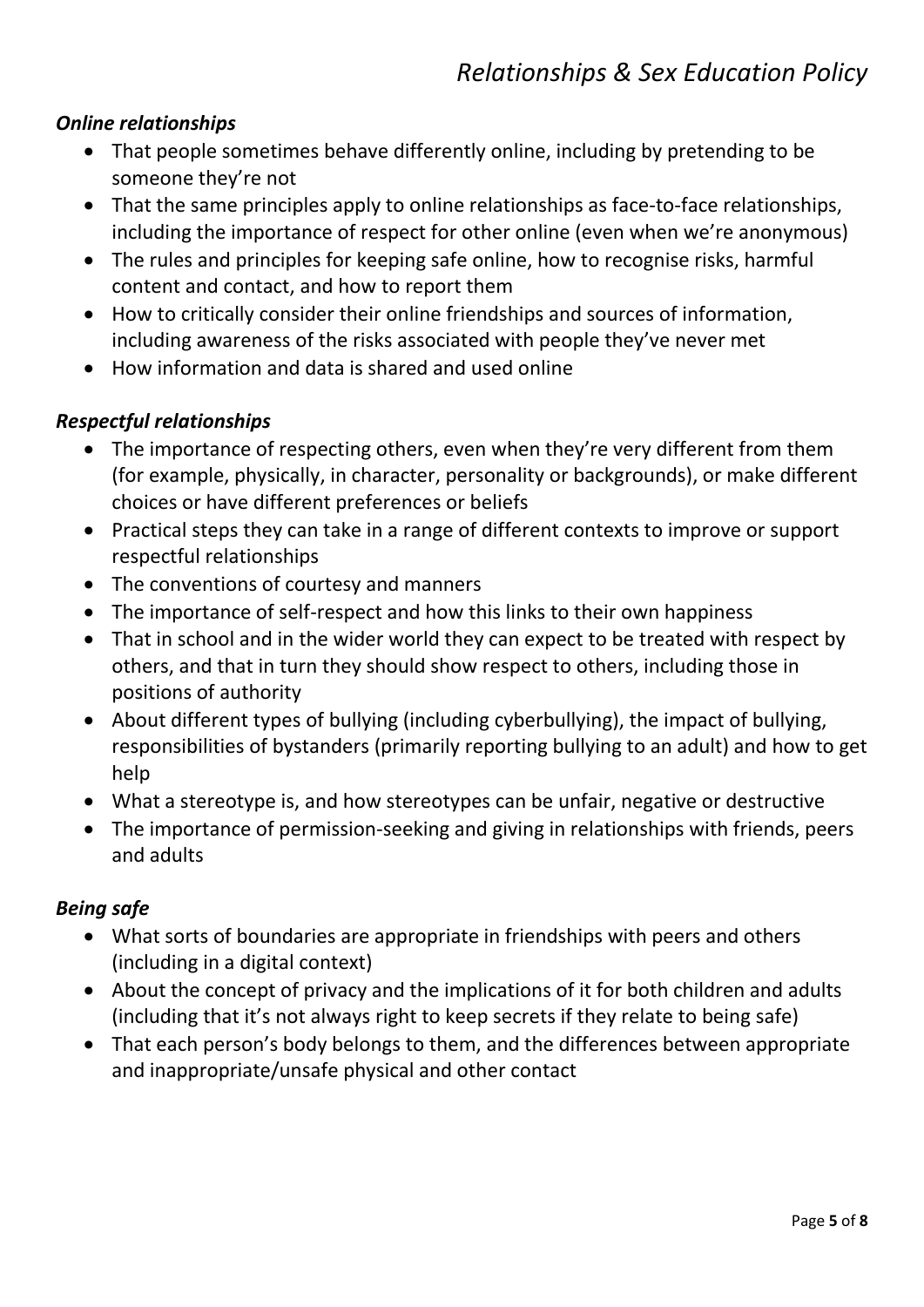### *Relationships & Sex Education Policy*

The content that has been set out in this policy covers everything that primary schools are required to teach. This includes relationships and health (including puberty). The National Curriculum for Science also includes subject content related to areas associated with RSE, such as the names of the main external body parts, the human body as it grows from birth to old age (including puberty) and reproduction in plants and some animals. As a school, we are required to teach the content above and do so with consideration and sensitivity if needed.

At St Augustine's, we believe that pupils should also be given the opportunity to cover additional elements relating to Relationships & Sex Education. These elements are not necessarily statutory but we believe they are vital in the development and growth of our pupils.

#### *In Year 3 and Year 4 (at the end of the unit), most pupils will be able to:*

- Name the main external parts of male and female bodies using scientific names
- Give examples of the capabilities of their own bodies and have a positive attitude towards different body shapes and sizes
- Describe familiar hygiene routines and have a broad understanding of their own responsibilities for personal hygiene
- Explain how common illnesses such as colds or tummy bugs are spread and be able to describe how they can prevent this
- Identify the main stages of the human lifecycle
- Make generalisations about the responsibilities of adulthood
- Explain some ways that parents/carers are responsible for babies

#### *In Year 5 (at the end of the unit), most pupils will be able to:*

- Use the appropriate use of scientific names for the external and internal sexual parts of the body and be able to explain basic functions
- Describe the main changes that will happen at puberty and know some ways to manage them and how it affects people differently
- Reflect on their own body image and know some ways to support a positive body image for themselves and others
- Explain the importance of washing regularly and of maintaining other hygiene routines during puberty
- Explain ways they can prevent the spread of common diseases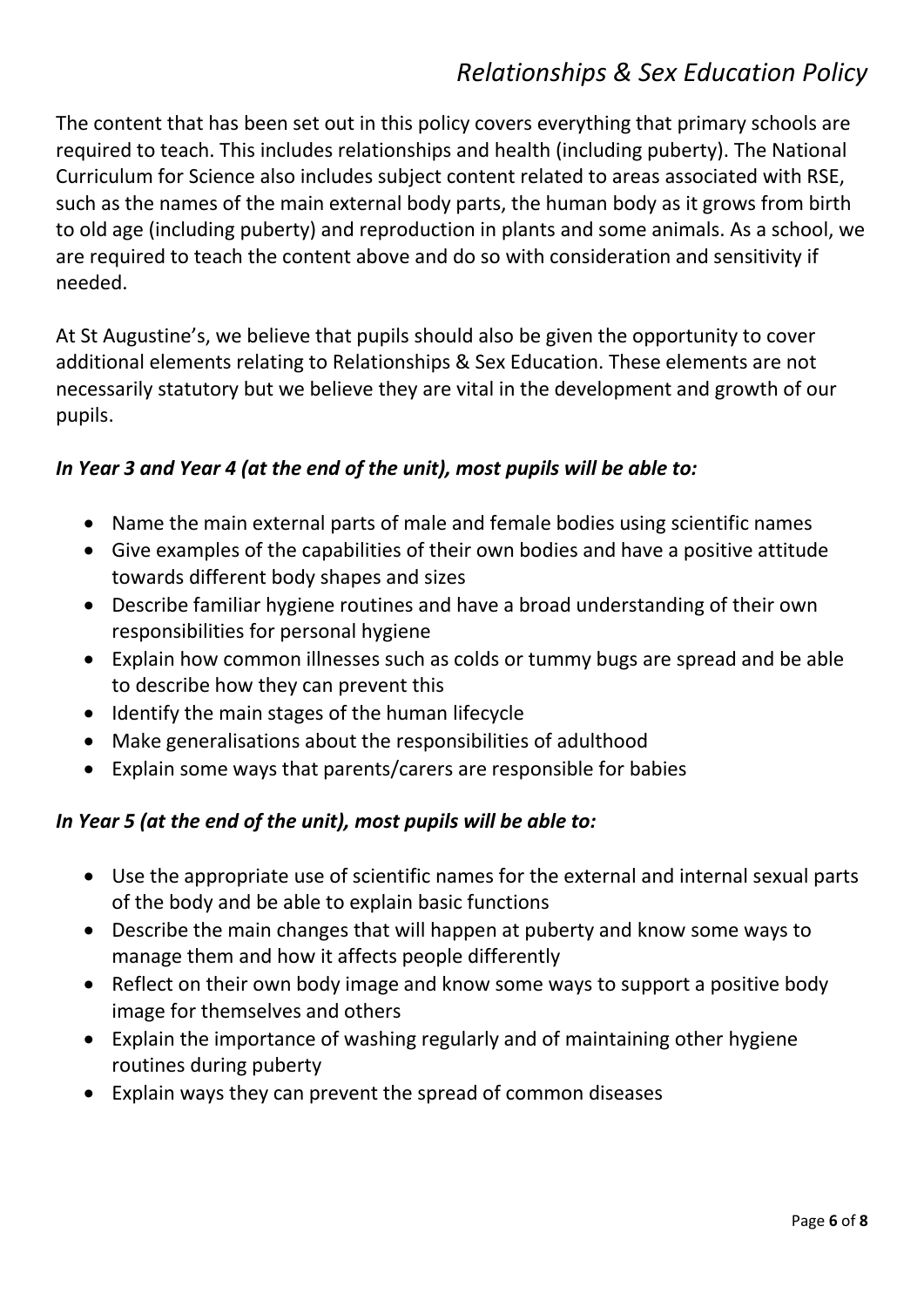#### *In Year 6 (at the end of the unit) most pupils will be able to:*

- Describe the main stages of how a baby is made using some scientific vocabulary
- Describe some emotions associated with the onset of puberty and have strategies to deal with these positively
- Understand that puberty affects people in different ways both physically and emotionally
- Understand that the way they behave affects others and that they have some responsibility to others
- Describe some characteristics of a loving, trusting relationship
- Understand some basic reasons why a couple might choose to have children
- Show awareness of some family arrangements which are different from theirs

#### *Equal Opportunities*

As a school, we are obliged to comply with the requirements of the Equality Act 2010. St Augustine's do not discriminate against any pupils as a result of their age, sex, race, disability, religion, belief or sexual orientation. All children at St Augustine's will be given equal opportunities to benefit from a well-planned and structured Relationships Education programme.

#### *Delivery*

All members of teaching staff will be responsible for the teaching of Relationships Education throughout the year. During the specific Relationships & Sex Education unit, class teachers will be responsible for leading the sessions, with support and guidance from other staff members (SLT & TAs). Relationship Education (including Relationships & Sex Education) will be taught in mixed sex classes. During Year 5 and Year 6, opportunities will be provided for children to have single sex discussions during the Relationships & Sex Education unit if staff deem it necessary.